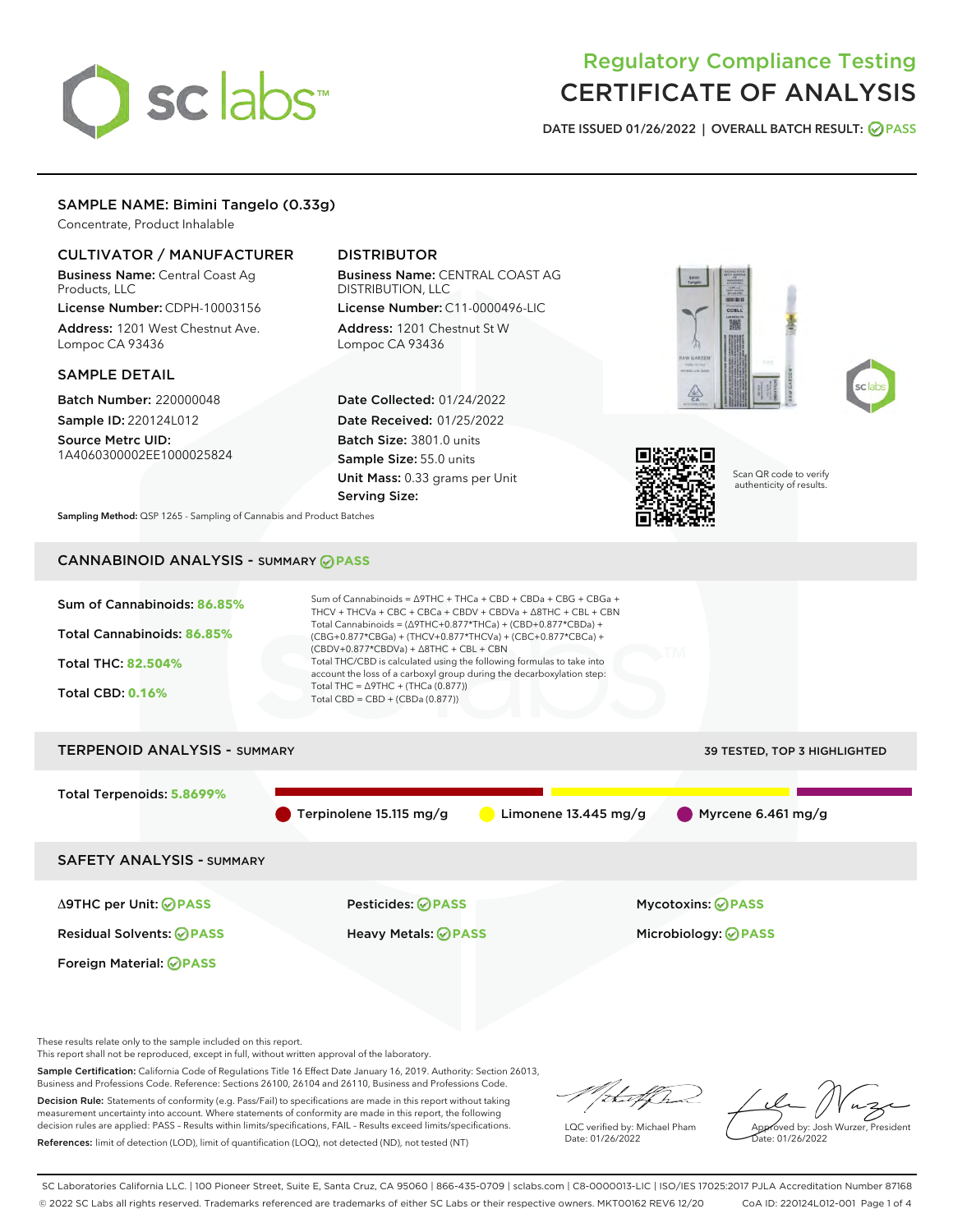



BIMINI TANGELO (0.33G) | DATE ISSUED 01/26/2022 | OVERALL BATCH RESULT: **O PASS** 

#### CANNABINOID TEST RESULTS - 01/25/2022 2 PASS

Tested by high-performance liquid chromatography with diode-array detection (HPLC-DAD). **Method:** QSP 1157 - Analysis of Cannabinoids by HPLC-DAD

#### TOTAL CANNABINOIDS: **86.85%**

Total Cannabinoids (Total THC) + (Total CBD) + (Total CBG) + (Total THCV) + (Total CBC) + (Total CBDV) + ∆8THC + CBL + CBN

TOTAL THC: **82.504%** Total THC (∆9THC+0.877\*THCa)

TOTAL CBD: **0.16%**

Total CBD (CBD+0.877\*CBDa)

TOTAL CBG: 3.475% Total CBG (CBG+0.877\*CBGa)

TOTAL THCV: 0.51% Total THCV (THCV+0.877\*THCVa)

TOTAL CBC: ND Total CBC (CBC+0.877\*CBCa)

TOTAL CBDV: ND Total CBDV (CBDV+0.877\*CBDVa)

| <b>COMPOUND</b>  | LOD/LOQ<br>(mg/g)          | <b>MEASUREMENT</b><br><b>UNCERTAINTY</b><br>(mg/g) | <b>RESULT</b><br>(mg/g) | <b>RESULT</b><br>(%) |
|------------------|----------------------------|----------------------------------------------------|-------------------------|----------------------|
| <b>A9THC</b>     | 0.06 / 0.26                | ±28.381                                            | 825.04                  | 82.504               |
| <b>CBG</b>       | 0.06/0.19                  | ±1.369                                             | 34.75                   | 3.475                |
| <b>THCV</b>      | 0.1 / 0.2                  | ±0.25                                              | 5.1                     | 0.51                 |
| <b>CBN</b>       | 0.1/0.3                    | ±0.13                                              | 2.0                     | 0.20                 |
| <b>CBD</b>       | 0.07/0.29                  | ±0.074                                             | 1.60                    | 0.160                |
| $\triangle$ 8THC | 0.1 / 0.4                  | N/A                                                | <b>ND</b>               | <b>ND</b>            |
| <b>THCa</b>      | 0.05/0.14                  | N/A                                                | <b>ND</b>               | <b>ND</b>            |
| <b>THCVa</b>     | 0.07/0.20                  | N/A                                                | <b>ND</b>               | <b>ND</b>            |
| <b>CBDa</b>      | 0.02/0.19                  | N/A                                                | <b>ND</b>               | <b>ND</b>            |
| <b>CBDV</b>      | 0.04 / 0.15                | N/A                                                | <b>ND</b>               | <b>ND</b>            |
| <b>CBDVa</b>     | 0.03/0.53                  | N/A                                                | <b>ND</b>               | <b>ND</b>            |
| <b>CBGa</b>      | 0.1 / 0.2                  | N/A                                                | <b>ND</b>               | <b>ND</b>            |
| <b>CBL</b>       | 0.06 / 0.24                | N/A                                                | <b>ND</b>               | <b>ND</b>            |
| <b>CBC</b>       | 0.2 / 0.5                  | N/A                                                | <b>ND</b>               | <b>ND</b>            |
| <b>CBCa</b>      | 0.07/0.28                  | N/A                                                | <b>ND</b>               | <b>ND</b>            |
|                  | <b>SUM OF CANNABINOIDS</b> |                                                    | 868.5 mg/g              | 86.85%               |

#### **UNIT MASS: 0.33 grams per Unit**

| ∆9THC per Unit                         | 1100 per-package limit | 272.26 mg/unit  | <b>PASS</b> |
|----------------------------------------|------------------------|-----------------|-------------|
| <b>Total THC per Unit</b>              |                        | 272.26 mg/unit  |             |
| <b>CBD per Unit</b>                    |                        | $0.53$ mg/unit  |             |
| <b>Total CBD per Unit</b>              |                        | $0.53$ mg/unit  |             |
| <b>Sum of Cannabinoids</b><br>per Unit |                        | 286.6 mg/unit   |             |
| <b>Total Cannabinoids</b><br>per Unit  |                        | $286.7$ mg/unit |             |

#### TERPENOID TEST RESULTS - 01/26/2022

Terpene analysis utilizing gas chromatography-flame ionization detection (GC-FID). **Method:** QSP 1192 - Analysis of Terpenoids by GC-FID

| <b>COMPOUND</b>           | LOD/LOQ<br>(mg/g) | <b>MEASUREMENT</b><br><b>UNCERTAINTY</b><br>(mg/g) | <b>RESULT</b><br>(mg/g) | <b>RESULT</b><br>(%) |
|---------------------------|-------------------|----------------------------------------------------|-------------------------|----------------------|
| Terpinolene               | 0.008 / 0.026     | ±0.3099                                            | 15.115                  | 1.5115               |
| Limonene                  | 0.005 / 0.016     | ±0.1923                                            | 13.445                  | 1.3445               |
| <b>Myrcene</b>            | 0.008 / 0.025     | ±0.0833                                            | 6.461                   | 0.6461               |
| $\beta$ Caryophyllene     | 0.004 / 0.012     | ±0.1887                                            | 5.300                   | 0.5300               |
| Ocimene                   | 0.011 / 0.038     | ±0.1349                                            | 4.204                   | 0.4204               |
| $\alpha$ Pinene           | 0.005 / 0.017     | ±0.0352                                            | 4.097                   | 0.4097               |
| $\beta$ Pinene            | 0.004 / 0.014     | ±0.0403                                            | 3.502                   | 0.3502               |
| $\alpha$ Humulene         | 0.009 / 0.029     | ±0.0426                                            | 1.328                   | 0.1328               |
| Fenchol                   | 0.010 / 0.034     | ±0.0347                                            | 0.897                   | 0.0897               |
| <b>Terpineol</b>          | 0.016 / 0.055     | ±0.0484                                            | 0.789                   | 0.0789               |
| $\alpha$ Phellandrene     | 0.006 / 0.020     | ±0.0069                                            | 0.509                   | 0.0509               |
| Linalool                  | 0.009 / 0.032     | ±0.0177                                            | 0.466                   | 0.0466               |
| trans- $\beta$ -Farnesene | 0.008 / 0.025     | ±0.0162                                            | 0.455                   | 0.0455               |
| $\alpha$ Terpinene        | 0.005 / 0.017     | ±0.0060                                            | 0.406                   | 0.0406               |
| 3 Carene                  | 0.005 / 0.018     | ±0.0054                                            | 0.379                   | 0.0379               |
| $\gamma$ Terpinene        | 0.006 / 0.018     | ±0.0048                                            | 0.280                   | 0.0280               |
| Camphene                  | 0.005 / 0.015     | ±0.0030                                            | 0.262                   | 0.0262               |
| Nerolidol                 | 0.009 / 0.028     | ±0.0128                                            | 0.203                   | 0.0203               |
| <b>Borneol</b>            | 0.005 / 0.016     | ±0.0081                                            | 0.192                   | 0.0192               |
| Fenchone                  | 0.009 / 0.028     | ±0.0029                                            | 0.101                   | 0.0101               |
| Valencene                 | 0.009 / 0.030     | ±0.0050                                            | 0.073                   | 0.0073               |
| Caryophyllene<br>Oxide    | 0.010 / 0.033     | ±0.0023                                            | 0.049                   | 0.0049               |
| Sabinene                  | 0.004 / 0.014     | ±0.0005                                            | 0.041                   | 0.0041               |
| p-Cymene                  | 0.005 / 0.016     | ±0.0009                                            | 0.035                   | 0.0035               |
| Sabinene Hydrate          | 0.006 / 0.022     | ±0.0013                                            | 0.033                   | 0.0033               |
| Eucalyptol                | 0.006 / 0.018     | ±0.0008                                            | 0.030                   | 0.0030               |
| $\alpha$ Bisabolol        | 0.008 / 0.026     | ±0.0016                                            | 0.030                   | 0.0030               |
| Geraniol                  | 0.002 / 0.007     | ±0.0007                                            | 0.017                   | 0.0017               |
| (-)-Isopulegol            | 0.005 / 0.016     | N/A                                                | ND                      | <b>ND</b>            |
| Camphor                   | 0.006 / 0.019     | N/A                                                | <b>ND</b>               | ND                   |
| Isoborneol                | 0.004 / 0.012     | N/A                                                | ND                      | ND                   |
| Menthol                   | 0.008 / 0.025     | N/A                                                | <b>ND</b>               | <b>ND</b>            |
| Nerol                     | 0.003 / 0.011     | N/A                                                | <b>ND</b>               | <b>ND</b>            |
| Citronellol               | 0.003 / 0.010     | N/A                                                | ND                      | <b>ND</b>            |
| R-(+)-Pulegone            | 0.003 / 0.011     | N/A                                                | ND                      | ND                   |
| <b>Geranyl Acetate</b>    | 0.004 / 0.014     | N/A                                                | ND                      | ND                   |
| $\alpha$ Cedrene          | 0.005 / 0.016     | N/A                                                | ND                      | <b>ND</b>            |
| Guaiol                    | 0.009 / 0.030     | N/A                                                | ND                      | ND                   |
| Cedrol                    | 0.008 / 0.027     | N/A                                                | ND                      | ND                   |
| <b>TOTAL TERPENOIDS</b>   |                   |                                                    | 58.699 mg/g             | 5.8699%              |

SC Laboratories California LLC. | 100 Pioneer Street, Suite E, Santa Cruz, CA 95060 | 866-435-0709 | sclabs.com | C8-0000013-LIC | ISO/IES 17025:2017 PJLA Accreditation Number 87168 © 2022 SC Labs all rights reserved. Trademarks referenced are trademarks of either SC Labs or their respective owners. MKT00162 REV6 12/20 CoA ID: 220124L012-001 Page 2 of 4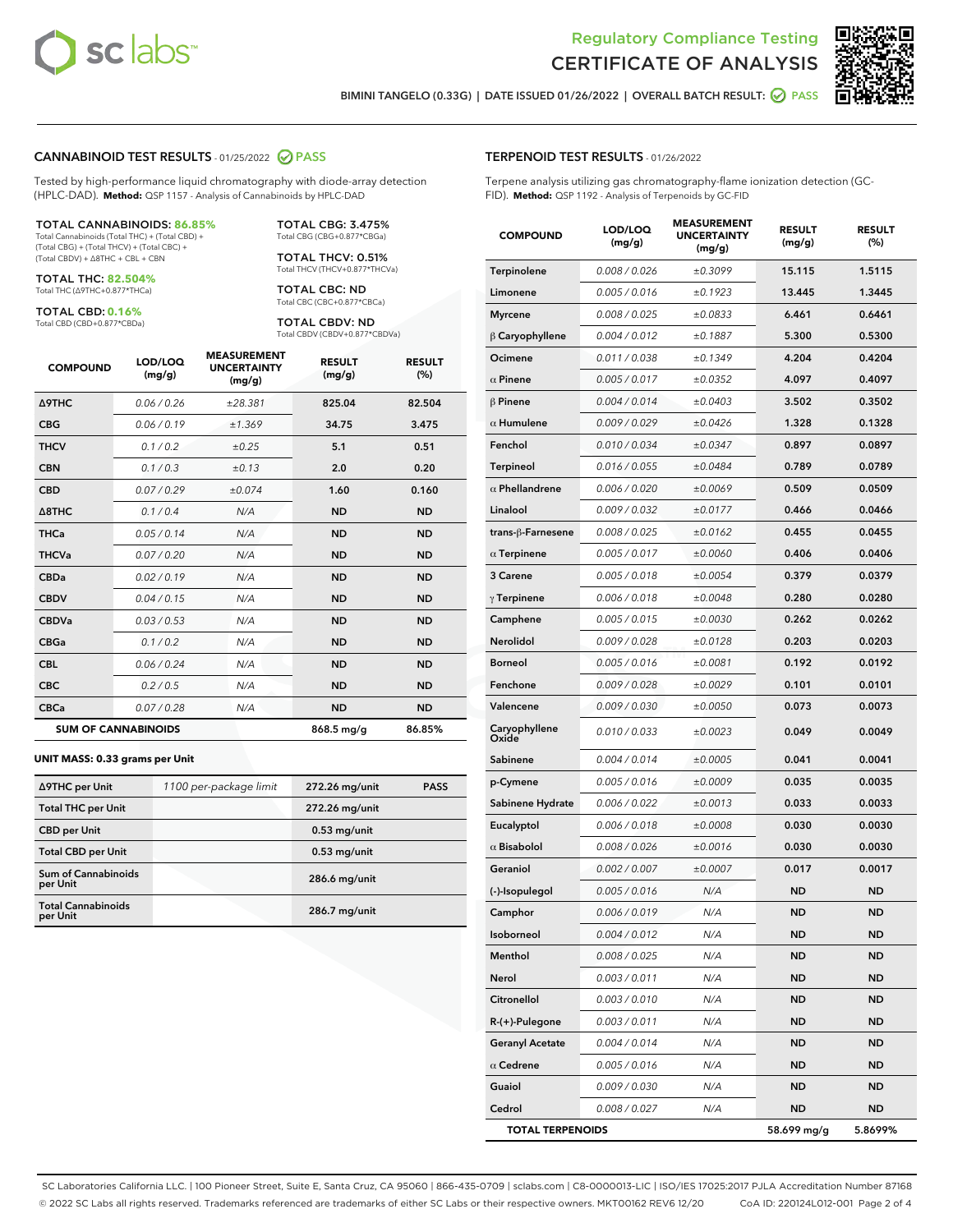



BIMINI TANGELO (0.33G) | DATE ISSUED 01/26/2022 | OVERALL BATCH RESULT: @ PASS

# CATEGORY 1 PESTICIDE TEST RESULTS - 01/25/2022 2 PASS

Pesticide and plant growth regulator analysis utilizing high-performance liquid chromatography-mass spectrometry (HPLC-MS) or gas chromatography-mass spectrometry (GC-MS). \*GC-MS utilized where indicated. **Method:** QSP 1212 - Analysis of Pesticides and Mycotoxins by LC-MS or QSP 1213 - Analysis of Pesticides by GC-MS

| <b>COMPOUND</b>             | LOD/LOQ<br>$(\mu g/g)$ | <b>ACTION</b><br>LIMIT<br>$(\mu g/g)$ | <b>MEASUREMENT</b><br><b>UNCERTAINTY</b><br>$(\mu g/g)$ | <b>RESULT</b><br>$(\mu g/g)$ | <b>RESULT</b> |
|-----------------------------|------------------------|---------------------------------------|---------------------------------------------------------|------------------------------|---------------|
| Aldicarb                    | 0.03/0.08              | $>$ LOD                               | N/A                                                     | <b>ND</b>                    | <b>PASS</b>   |
| Carbofuran                  | 0.02 / 0.05            | $\ge$ LOD                             | N/A                                                     | <b>ND</b>                    | <b>PASS</b>   |
| Chlordane*                  | 0.03 / 0.08            | $\ge$ LOD                             | N/A                                                     | <b>ND</b>                    | <b>PASS</b>   |
| Chlorfenapyr*               | 0.03/0.10              | $\ge$ LOD                             | N/A                                                     | <b>ND</b>                    | <b>PASS</b>   |
| Chlorpyrifos                | 0.02 / 0.06            | $\ge$ LOD                             | N/A                                                     | <b>ND</b>                    | <b>PASS</b>   |
| Coumaphos                   | 0.02 / 0.07            | $\ge$ LOD                             | N/A                                                     | <b>ND</b>                    | <b>PASS</b>   |
| Daminozide                  | 0.02/0.07              | $>$ LOD                               | N/A                                                     | <b>ND</b>                    | <b>PASS</b>   |
| <b>DDVP</b><br>(Dichlorvos) | 0.03/0.09              | $\ge$ LOD                             | N/A                                                     | <b>ND</b>                    | <b>PASS</b>   |
| <b>Dimethoate</b>           | 0.03 / 0.08            | $\ge$ LOD                             | N/A                                                     | <b>ND</b>                    | <b>PASS</b>   |
| Ethoprop(hos)               | 0.03/0.10              | $\ge$ LOD                             | N/A                                                     | <b>ND</b>                    | <b>PASS</b>   |
| Etofenprox                  | 0.02 / 0.06            | $\ge$ LOD                             | N/A                                                     | <b>ND</b>                    | <b>PASS</b>   |
| Fenoxycarb                  | 0.03 / 0.08            | $\ge$ LOD                             | N/A                                                     | <b>ND</b>                    | <b>PASS</b>   |
| Fipronil                    | 0.03 / 0.08            | $\ge$ LOD                             | N/A                                                     | <b>ND</b>                    | <b>PASS</b>   |
| Imazalil                    | 0.02 / 0.06            | $>$ LOD                               | N/A                                                     | <b>ND</b>                    | <b>PASS</b>   |
| Methiocarb                  | 0.02 / 0.07            | $>$ LOD                               | N/A                                                     | <b>ND</b>                    | <b>PASS</b>   |
| Methyl<br>parathion         | 0.03/0.10              | $>$ LOD                               | N/A                                                     | <b>ND</b>                    | <b>PASS</b>   |
| <b>Mevinphos</b>            | 0.03/0.09              | $>$ LOD                               | N/A                                                     | <b>ND</b>                    | <b>PASS</b>   |
| Paclobutrazol               | 0.02 / 0.05            | $>$ LOD                               | N/A                                                     | <b>ND</b>                    | <b>PASS</b>   |
| Propoxur                    | 0.03/0.09              | $\ge$ LOD                             | N/A                                                     | <b>ND</b>                    | <b>PASS</b>   |
| Spiroxamine                 | 0.03 / 0.08            | $\ge$ LOD                             | N/A                                                     | <b>ND</b>                    | <b>PASS</b>   |
| Thiacloprid                 | 0.03/0.10              | $\ge$ LOD                             | N/A                                                     | <b>ND</b>                    | <b>PASS</b>   |

#### CATEGORY 2 PESTICIDE TEST RESULTS - 01/25/2022 2 PASS

| <b>COMPOUND</b>          | LOD/LOO<br>$(\mu g/g)$ | <b>ACTION</b><br>LIMIT<br>$(\mu g/g)$ | <b>MEASUREMENT</b><br><b>UNCERTAINTY</b><br>$(\mu g/g)$ | <b>RESULT</b><br>$(\mu g/g)$ | <b>RESULT</b> |  |
|--------------------------|------------------------|---------------------------------------|---------------------------------------------------------|------------------------------|---------------|--|
| Abamectin                | 0.03/0.10              | 0.1                                   | N/A                                                     | <b>ND</b>                    | <b>PASS</b>   |  |
| Acephate                 | 0.02/0.07              | 0.1                                   | N/A                                                     | <b>ND</b>                    | <b>PASS</b>   |  |
| Acequinocyl              | 0.02/0.07              | 0.1                                   | N/A                                                     | <b>ND</b>                    | <b>PASS</b>   |  |
| Acetamiprid              | 0.02 / 0.05            | 0.1                                   | N/A                                                     | <b>ND</b>                    | <b>PASS</b>   |  |
| Azoxystrobin             | 0.02/0.07              | 0.1                                   | N/A                                                     | <b>ND</b>                    | <b>PASS</b>   |  |
| <b>Bifenazate</b>        | 0.01 / 0.04            | 0.1                                   | N/A                                                     | <b>ND</b>                    | <b>PASS</b>   |  |
| <b>Bifenthrin</b>        | 0.02 / 0.05            | 3                                     | N/A                                                     | <b>ND</b>                    | <b>PASS</b>   |  |
| <b>Boscalid</b>          | 0.03/0.09              | 0.1                                   | N/A                                                     | <b>ND</b>                    | <b>PASS</b>   |  |
| Captan                   | 0.19/0.57              | 0.7                                   | N/A                                                     | <b>ND</b>                    | <b>PASS</b>   |  |
| Carbaryl                 | 0.02/0.06              | 0.5                                   | N/A                                                     | <b>ND</b>                    | <b>PASS</b>   |  |
| Chlorantranilip-<br>role | 0.04/0.12              | 10                                    | N/A                                                     | <b>ND</b>                    | <b>PASS</b>   |  |
| Clofentezine             | 0.03/0.09              | 0.1                                   | N/A                                                     | <b>ND</b>                    | <b>PASS</b>   |  |

| <b>CATEGORY 2 PESTICIDE TEST RESULTS</b> - 01/25/2022 continued |
|-----------------------------------------------------------------|
|-----------------------------------------------------------------|

| <b>COMPOUND</b>               | LOD/LOQ<br>(µg/g) | <b>ACTION</b><br><b>LIMIT</b><br>$(\mu g/g)$ | <b>MEASUREMENT</b><br><b>UNCERTAINTY</b><br>$(\mu g/g)$ | <b>RESULT</b><br>(µg/g) | <b>RESULT</b> |
|-------------------------------|-------------------|----------------------------------------------|---------------------------------------------------------|-------------------------|---------------|
| Cyfluthrin                    | 0.12 / 0.38       | $\overline{c}$                               | N/A                                                     | <b>ND</b>               | <b>PASS</b>   |
| Cypermethrin                  | 0.11 / 0.32       | 1                                            | N/A                                                     | ND                      | <b>PASS</b>   |
| <b>Diazinon</b>               | 0.02 / 0.05       | 0.1                                          | N/A                                                     | ND                      | <b>PASS</b>   |
| Dimethomorph                  | 0.03 / 0.09       | 2                                            | N/A                                                     | ND                      | <b>PASS</b>   |
| Etoxazole                     | 0.02 / 0.06       | 0.1                                          | N/A                                                     | ND                      | <b>PASS</b>   |
| Fenhexamid                    | 0.03 / 0.09       | 0.1                                          | N/A                                                     | ND                      | <b>PASS</b>   |
| Fenpyroximate                 | 0.02 / 0.06       | 0.1                                          | N/A                                                     | <b>ND</b>               | <b>PASS</b>   |
| Flonicamid                    | 0.03 / 0.10       | 0.1                                          | N/A                                                     | <b>ND</b>               | <b>PASS</b>   |
| Fludioxonil                   | 0.03 / 0.10       | 0.1                                          | N/A                                                     | <b>ND</b>               | <b>PASS</b>   |
| Hexythiazox                   | 0.02 / 0.07       | 0.1                                          | N/A                                                     | <b>ND</b>               | <b>PASS</b>   |
| Imidacloprid                  | 0.04 / 0.11       | 5                                            | N/A                                                     | <b>ND</b>               | <b>PASS</b>   |
| Kresoxim-methyl               | 0.02 / 0.07       | 0.1                                          | N/A                                                     | ND                      | <b>PASS</b>   |
| <b>Malathion</b>              | 0.03 / 0.09       | 0.5                                          | N/A                                                     | ND                      | <b>PASS</b>   |
| Metalaxyl                     | 0.02 / 0.07       | $\overline{2}$                               | N/A                                                     | <b>ND</b>               | <b>PASS</b>   |
| Methomyl                      | 0.03 / 0.10       | $\mathbf{1}$                                 | N/A                                                     | <b>ND</b>               | <b>PASS</b>   |
| Myclobutanil                  | 0.03 / 0.09       | 0.1                                          | N/A                                                     | ND                      | <b>PASS</b>   |
| <b>Naled</b>                  | 0.02 / 0.07       | 0.1                                          | N/A                                                     | <b>ND</b>               | <b>PASS</b>   |
| Oxamyl                        | 0.04 / 0.11       | 0.5                                          | N/A                                                     | <b>ND</b>               | <b>PASS</b>   |
| Pentachloronitro-<br>benzene* | 0.03 / 0.09       | 0.1                                          | N/A                                                     | <b>ND</b>               | <b>PASS</b>   |
| Permethrin                    | 0.04 / 0.12       | 0.5                                          | N/A                                                     | ND                      | <b>PASS</b>   |
| Phosmet                       | 0.03 / 0.10       | 0.1                                          | N/A                                                     | <b>ND</b>               | <b>PASS</b>   |
| Piperonylbu-<br>toxide        | 0.02 / 0.07       | 3                                            | N/A                                                     | ND                      | <b>PASS</b>   |
| Prallethrin                   | 0.03 / 0.08       | 0.1                                          | N/A                                                     | ND                      | <b>PASS</b>   |
| Propiconazole                 | 0.02 / 0.07       | 0.1                                          | N/A                                                     | ND                      | <b>PASS</b>   |
| Pyrethrins                    | 0.04 / 0.12       | 0.5                                          | N/A                                                     | ND                      | <b>PASS</b>   |
| Pyridaben                     | 0.02 / 0.07       | 0.1                                          | N/A                                                     | <b>ND</b>               | <b>PASS</b>   |
| Spinetoram                    | 0.02 / 0.07       | 0.1                                          | N/A                                                     | ND                      | <b>PASS</b>   |
| Spinosad                      | 0.02 / 0.07       | 0.1                                          | N/A                                                     | ND                      | <b>PASS</b>   |
| Spiromesifen                  | 0.02 / 0.05       | 0.1                                          | N/A                                                     | ND                      | <b>PASS</b>   |
| Spirotetramat                 | 0.02 / 0.06       | 0.1                                          | N/A                                                     | ND                      | <b>PASS</b>   |
| Tebuconazole                  | 0.02 / 0.07       | 0.1                                          | N/A                                                     | ND                      | <b>PASS</b>   |
| Thiamethoxam                  | 0.03 / 0.10       | 5                                            | N/A                                                     | ND                      | <b>PASS</b>   |
| Trifloxystrobin               | 0.03 / 0.08       | 0.1                                          | N/A                                                     | <b>ND</b>               | <b>PASS</b>   |

SC Laboratories California LLC. | 100 Pioneer Street, Suite E, Santa Cruz, CA 95060 | 866-435-0709 | sclabs.com | C8-0000013-LIC | ISO/IES 17025:2017 PJLA Accreditation Number 87168 © 2022 SC Labs all rights reserved. Trademarks referenced are trademarks of either SC Labs or their respective owners. MKT00162 REV6 12/20 CoA ID: 220124L012-001 Page 3 of 4